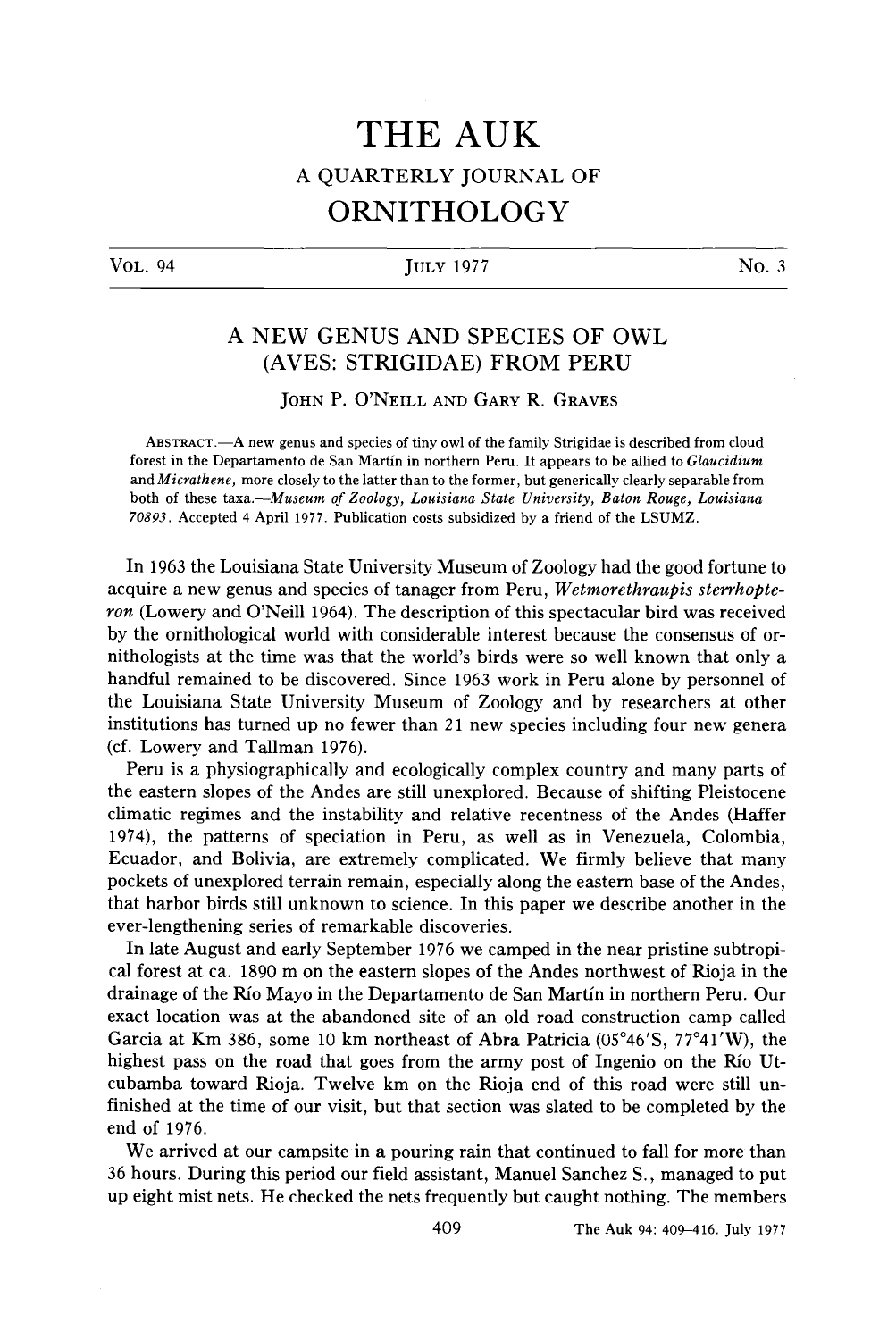

LONG-WHISKERED OWLET, Xenoglaux loweryi, adult female A NEW GENUS AND SPECIES FROM PERU **Long-whiskered or pointing by Lo A NEW GENUS AND SPECIES FROM PERU**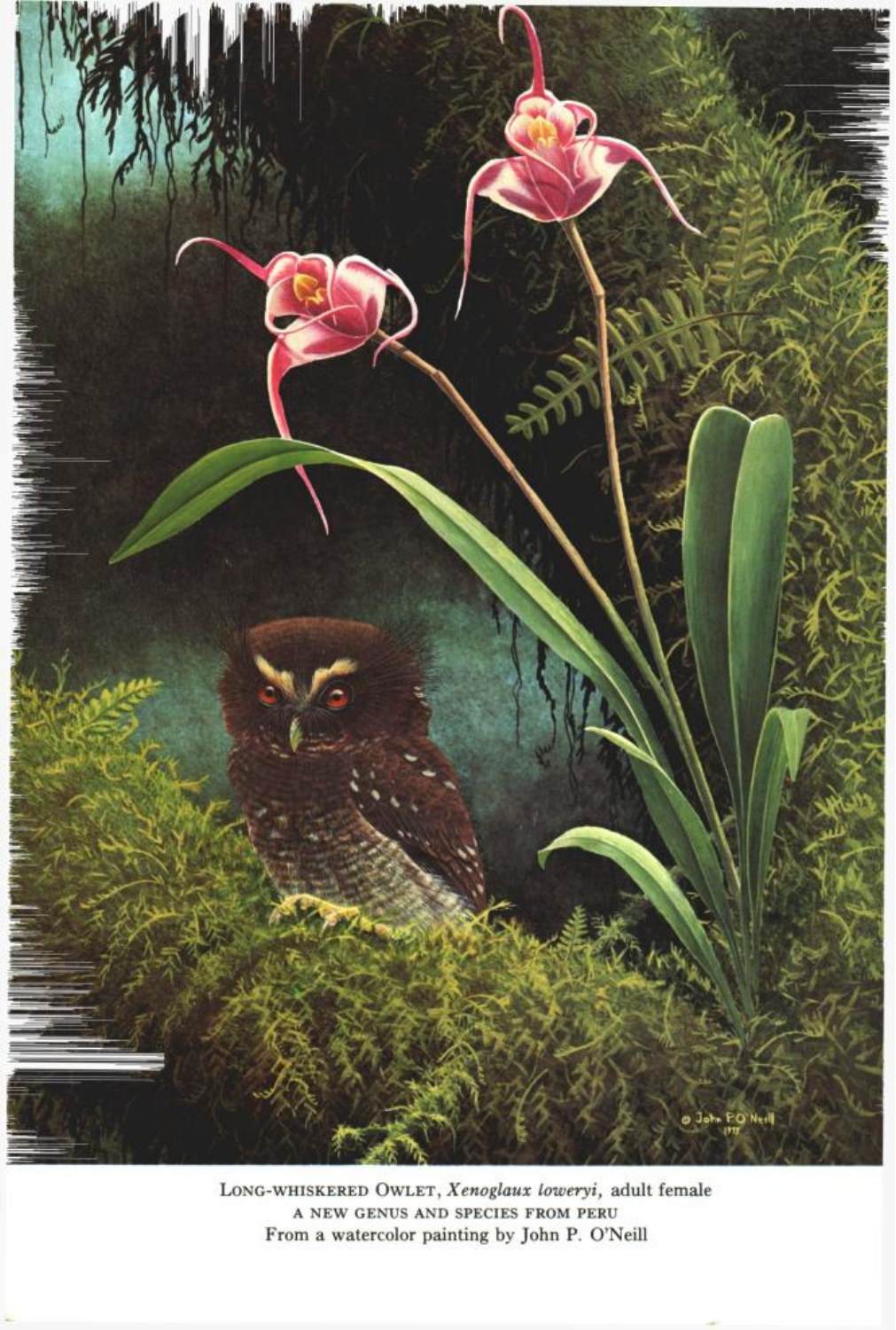

Fig. 1. A captive adult female Xenoglaux loweryi (LSUMZ 84002). Note the extreme development of the **bristles covering the cere (a), and the delicate, filamentous feathers of the facial ruff (a and b).** 

**of our party conferred and decided that if we captured no birds by our third day we would move to another, hopefully drier, location. We were taken by complete surprise when on the morning of that third day, Sanchez returned and opened a bag that he said contained an owl. The bird in the bag was indeed an owl but totally unlike anything any of us had ever seen. It was a tiny, bare-legged owl without ear tufts. O'Neill's immediate impression was that it was "shaped like an Otus, the size of a Glaucidium, and colored like a Lophostrix." To this day the little owl has remained as exciting to us as it was on that rainy day in northern Peru. The three known specimens, two females and a male, possess a combination of characters that prevents their placement in any currently recognized genus. For this strange little owl we propose the generic name** 

#### **Xenoglaux gen. nov.**

**TYPE-SPECIES: Xenoglaux loweryi O'Neill and Graves.** 

**DIAGNOSIS: Small Strigidae (wing 100-105.2 mm) with no ear tufts; cere inflated, semibulbous; nostril small, circular, located near center of cere; bill small, weak, compressed, but less com**pressed than in Micrathene; head densely feathered and relatively large; feathers of pileum not **arranged in rows; outer feathers of facial ruff long with distal barbs exceedingly long and decomposed to form a whiskery ruff that extends out beyond the main plumage of the head (Fig. I a and b); bristles at base of bill long, projecting over base of bill to cover cere, and extending upward between the eyes so as to form a vertical, fanlike "crest" (Fig. I a); tarsi weak, about as long as middle toe without claw; tarsi with only a few scattered bristles; toes bare; tail short, slightly rounded, composed of 12 rectrices approximately one half as long as the wing; external ear openings small, much shorter than diameter of eye, oval, symmetrical, and with no marginal flap or transverse ligament present; procoracoid more strongly rotated outward than in either Micrathene or Glaucidiurn; apex of scapula squared off at tip (Fig. 2 d); area between glenoid facet and acromion of scapula thinner than in either Micrathene or Glaucidiurn; obturator ridge of femur larger and more elevated than in either Micrathene or Glaucidiurn; brachial depression of humerus broader and deeper than in either Micrathene or Glaucidiurn; carina of sternum extremely shallow in relation to its length and width, surely the smallest of any known owl (Fig. 2 c); wing rather long, longest primaries well exceeding longest secondaries; fifth and sixth primaries, from the inside, longest; tenth primary shorter than distal secondaries; seven outer primaries with inner webs sinuated, but sinuations distinct only on distal four; first secondary, from the outside, distinctly reduced, and shorter than first primary by 11.8-13 mm (Fig. 2 b); body plumage long, soft, and dense, especially on lower underparts.**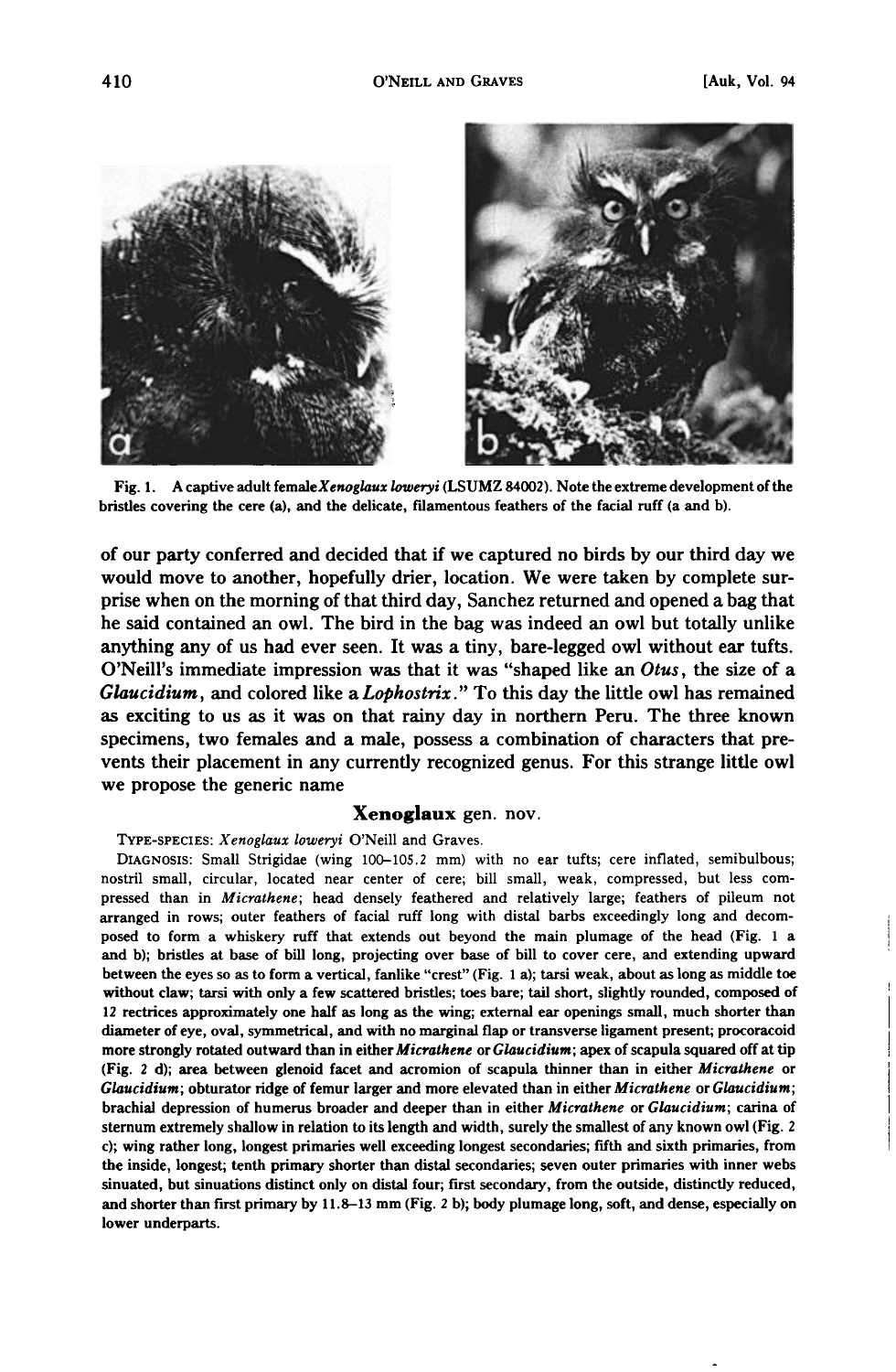

Fig. 2. Selected morphological characters of owls. (a) Dorsal view of the crania  $(2 \times)$  of *Glaucidium* **brasilianum (left) and Xenoglaux loweryi (right) to show two different types of the supraorbital extension of**  the frontal. (b) Wing of Xenoglaux loweryi ( $\frac{3}{2}$   $\times$ ) to show the greatly reduced first secondary. (c) Sterna (2  $\times$ ) **of Glaucidium brasilianum (upper) and Xenoglaux loweryi (lower); note unequal sternal notches and large, "normal" carina of Glaucidium versus equal sternal notches and greatly reduced carina of Xenoglaux. (d)**  Distal ends of scapulae  $(2 \times)$  of *Glaucidium brasilianum* (upper) and *Xenoglaux loweryi* (lower); note **pointed tip in Glaucidium and squared off tip inXenoglaux. (e) Jugal ofGlaucidium brasilianum (upper) and Otus asio (lower); note well-developed dorsal process in Glaucidium and lack of this process in Otus.** 

### **Xenoglaux 1oweryi sp. nov.**

## **LONG-WHISKERED OWLET**

**TYPE: Adult male (skull fully ossified); Louisiana State University Museum of Zoology no. 84000; 10**  km by road northeast of Abra Patricia on road to Rioja; 05°46'S, 77°41'W, elevation approximately 1890 **meters; Depto. San Martin, Petri; 23 August 1976; collected by John P. O'Neill; original number 5638.**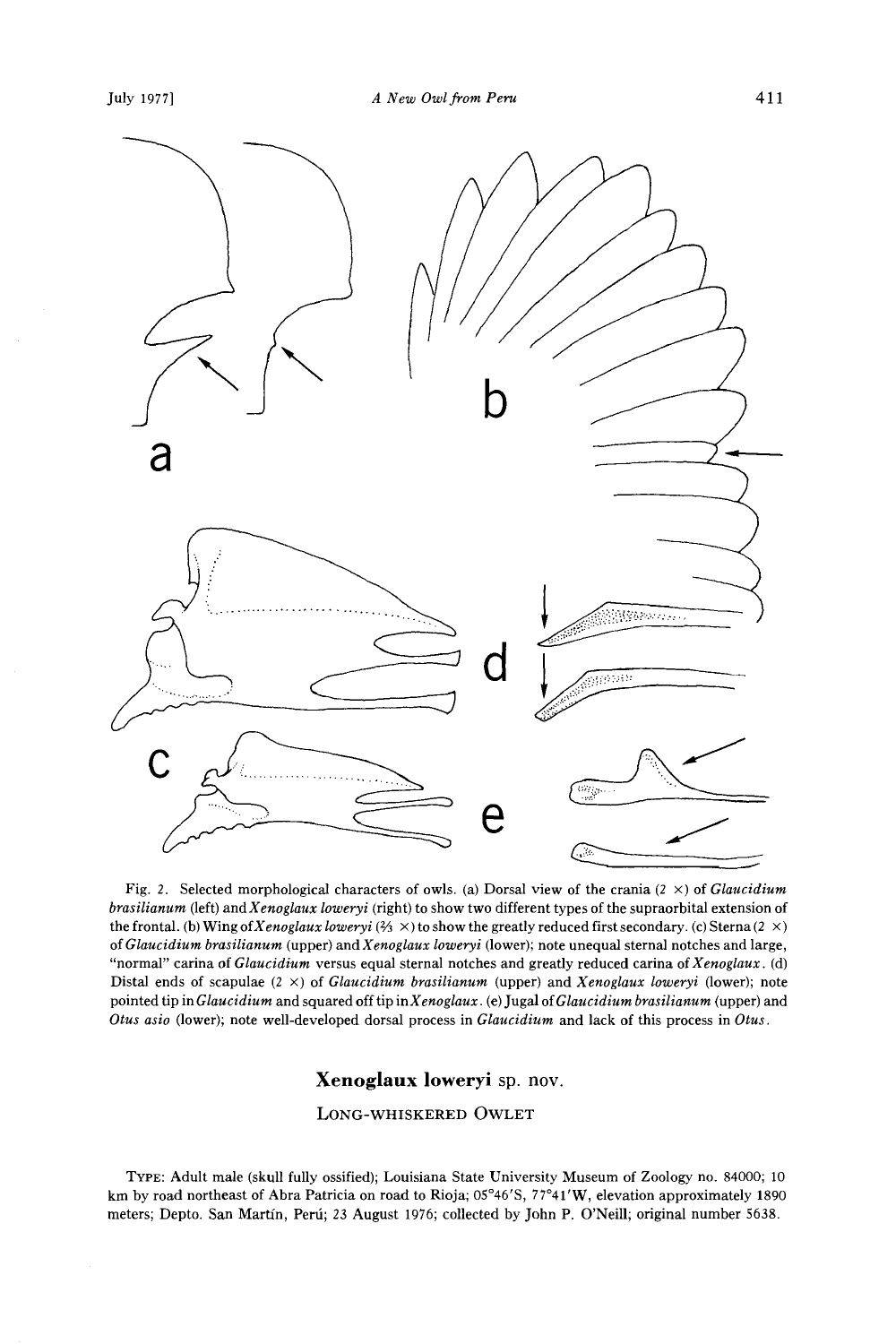**DIAGNOSIS: Same as for the genus, of which it is the only known member.** 

**DESCRIPTION OF HOLOTYPE: Crown, nape, back, rump, upper tail coverts, and scapulars Prout's Brown (capitalized color names are from Ridgway 1912), the feathers with numerous distinct but minute dull black bars; scapular feathers each with a distinct subterminal white spot on the outer web; lower nape with collar of large, distinct white spots; sides of neck Prout's Brown with small whitish spots that merge with the pale throat; facial ruff dull Cinnamon Brown; throat and conspicuous eyebrows whitish infused with Light Buff; upper breast Prout's Brown minutely barred with dull black, but beginning on the lower breast the feathers having some whitish coloration mixed in with the Prout's Brown, this paleness increasing posteriorly to give the belly and under tail coverts a "salt-and-pepper" effect, which is enhanced posteriorly by the widening of the spaces between the minute black bars; tertials and secondaries Clove Brown edged with Brussels Brown and with 4-5 large white spots on the inner web and 1-2 small white spots .on the outer web of each feather; wing coverts Clove Brown barred and tipped with Brussels Brown; proximal greater secondary coverts with an indistinct medial and a large, distinct subterminal spot of white; lesser secondary coverts similar in color, but with white spots confined to outer edge of distal 2-3 feathers; alula, greater primary coverts, and primaries dull black; inner primaries with a large, irregular patch of white at the base of the inner web of each feather, this patch decreasing in size distally and present on outer primary only as a small spot; outer primaries with outer edge of outer web pale Brussels Brown and with 1-3 small white spots along this edge; tail dull Clove Brown, the feathers mottled and edged with Brussels Brown (see Frontispiece and Fig. 1 a and b).** 

**PARATYPIC VARIATION: The three known specimens are fairly uniform in general appearance, but the two females have somewhat more white in the feathers of the belly so that this area has a paler overall appearance. The palest of the three, LSUMZ 84001, has a few white speckles on some of the crown feathers and 5-6 white spots on the inner webs of the rectrices. Both females have the spot over the eye larger, more in the form of a pale eyebrow, and LSUMZ 84001 has quite a bit of pale coloration mixed in with the feathers of the facial ruff, especially on the left side. The type weighed 47 g; the two females, 46 and 51 g. Sexual dimorphism is apparently slight, but in a larger sample we would expect females of this presumably insectivorous bird to average slightly larger than males, a condition present in other very small owls (Earhart and Johnson 1970). None of the three shows any evidence of molt and all have fully ossified skulls. Though not breeding at the time they were collected, all three birds showed a slight enlargement of the gonads.** 

**COLOR OF SOFT PARTS: Irises amber-orange; eyelids dull blackish brown; bill greenish gray with yellowish tip; cere pinkish gray; tarsi and toes flesh-pink.** 

RANGE: So far as known, the upper subtropical zone of the valley of the Río Mayo on the eastern slopes **of the eastern cordillera of the Andes in the Departamento de San Martin northwest of Rioja.** 

SPECIMENS EXAMINED: Three, including one adult male, the type (LSUMZ 84000), and two adult **females (LSUMZ 84001 and 84002), all with partial skeletons, and all from the type locality.** 

**MEASUREMENTS IN MILLIMETERS: Male (1, holotype): wing unflattened 105.2, tail 50.3, tarsus 17.7, middle toe without claw 17.2, culmen from anterior edge of cere 9.6. Females (2): wing unflattened 100.0, 104.6; tail 51.7, 55.4; tarsus 17.3, 17.8; middle toe without claw 17.2, 17.8; culmen from anterior edge of cere 9.6, 9.8.** 

**ETYMOLOGY: The name Xenoglaux comes from the Greek words Xenos, strange or foreign, and glaux, an owl, and alludes to the peculiar expression of this tiny bird with its greatly exaggerated facial whiskers and intense, staring, amber-orange eyes that make it a true stranger among owls. The name is masculine in gender. We take pleasure in applying the specific epithet loweryi in honor of our mentor and friend George H. Lowery, Jr., in recognition of his influence upon us and upon neotropical ornithology.** 

#### **HABITAT AND HABITS**

**East of Abra Patricia the newly opened road enters the watershed of the R/o Mayo. Down this valley an unbroken panorama of virgin forest stretches eastward toward the Amazonian lowlands of north-central Peru. The prevailing moisture-laden winds from the east sweep the upper elevations of the range, and thus the forest at 1890 m is often shrouded in fog, soaking mist, or rain. The height of the forest canopy there is**  6–9 meters in sheltered valleys but approximately 4 meters on exposed ridgetops. All **forest components are covered with heavy moss jackets and laden with orchids, bromeliads, strap-leafed ferns, and bryophytes (Fig. 3). Chusquea bamboo forms**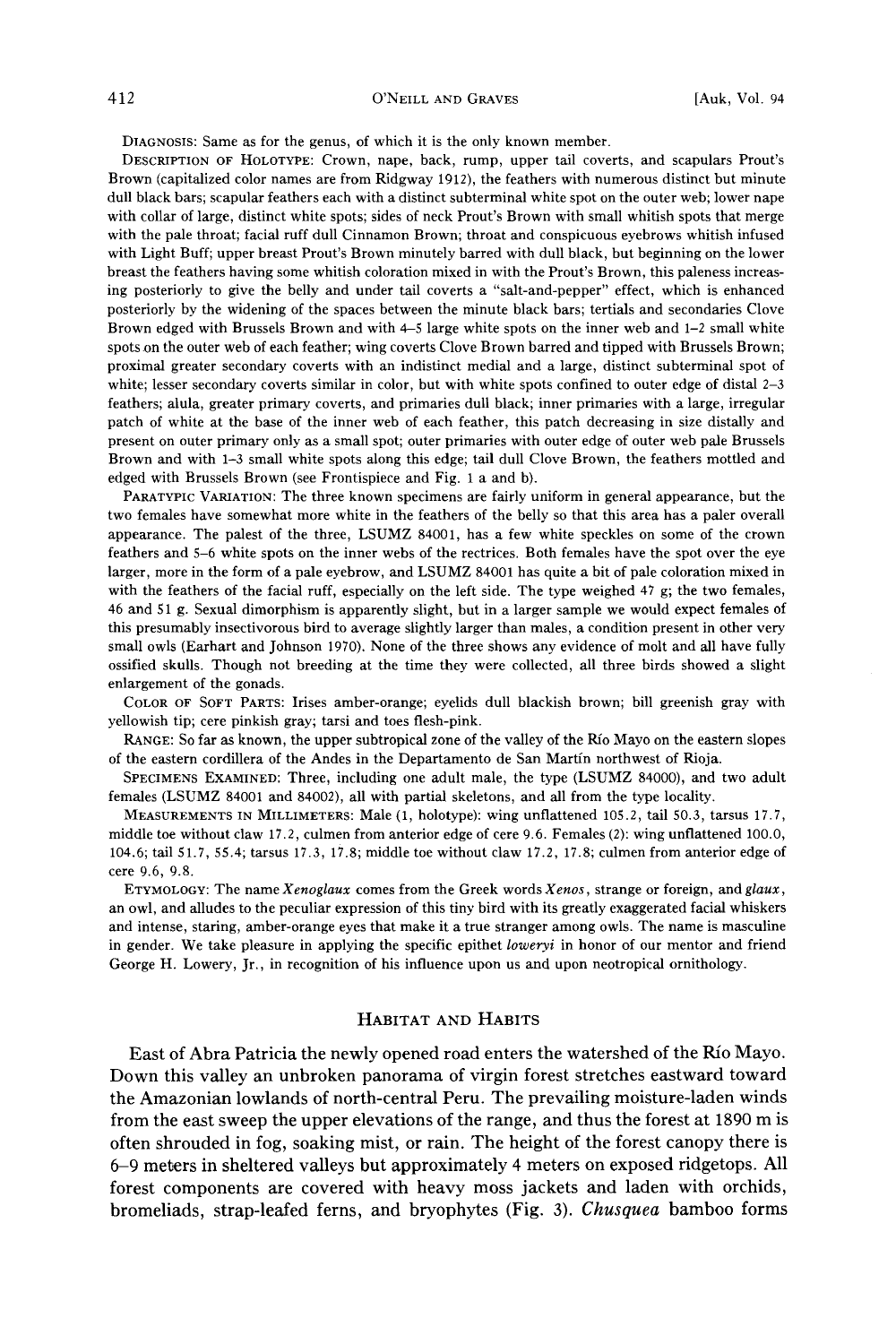

Fig. 3. Photograph of cloud forest at actual site where the type specimen of Xenoglaux loweryi was **captured.** 

dense thickets in canopy openings and along small streams. The forest floor is matted with roots and covered by a thick, peaty humus layer. A great number of tall, slender, emergent palms (*Mauritius?*) and an occasional tree fern give the forest a distinctive and characteristic appearance unlike that of any other subtropical forest in Peru with which we are familiar. Access to this area was very difficult because of the varying terrain and the contorted, impenetrable character of the forest.

The nets in which we caught Xenoglaux were placed in lines along the knifelike tops of ridges. The forest along these ridgetops is slightly more open and birds going from the canopy of the forest on one side of the ridge to the canopy on the other side, as well as those that are merely working their way over the ridge, are easily captured.

All three specimens were netted during the night and the two caught on 23 August (LSUMZ 84000 and 84001) were only a few inches apart in the net and are presumed to represent a mated pair.

Although we never positively identified a free-living Xenoglaux, Graves saw the silhouette of a small owl and heard what he presumed to be the call notes and possibly the song of the bird. The following account is summarized from his notes.

At dusk on the evening of 23 August, Graves was returning from a net check and heard an unfamiliar series of short, widely-spaced, mellow whistles. Each note was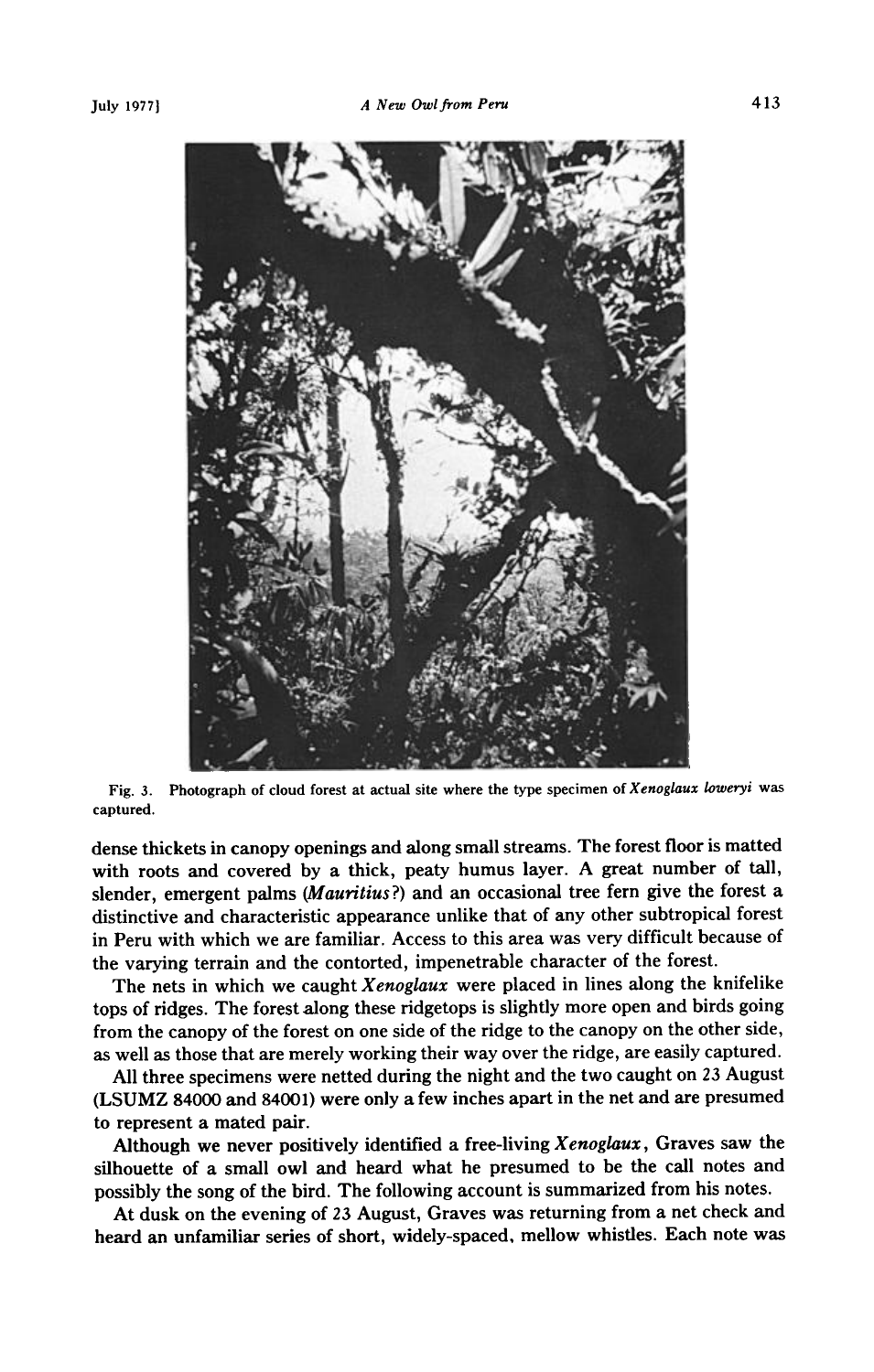**separated from the next by 10 seconds or more. Although in tonal quality they**  remotely reminded him of the rapid "whi, whi, whi" calls of *Micrathene* (cf. Peterson **1961, including associated phonographic record of bird calls), they differed totally in pattern and tempo. When the notes ceased, he imitated them, and a small owl, which appeared round-headed and tailless, fluttered into view on a mossy branch approximately 4 meters away. The owl, which was similar in silhouette to the birds that had already been netted, flew out of sight before he was able to collect it. He returned to the same area at dusk on the following evening with a flashlight and, although he heard the calls, he was not able to lure the bird into view. The bird did apparently respond to Graves' whistled imitations as he heard what he assumed to be billclicking in the nearby undergrowth. At about one-half hour after sundown he listened to what he presumed to be the song, a two-part affair consisting of three to five short introductory whistles, similar to the notes previously heard, followed by a series of faster, slightly higher pitched notes. Attempts to record either the call notes or the song were all unsuccessful. The mellow whistles were heard on two other evenings at 1900 and 2100 in the forest behind our camp.** 

#### **REMARKS**

**For reasons to be discussed later we believe that Xenoglaux is most closely related to Glaucidium and Micrathene, the three forming a group within the family Strigidae, but with Xenoglaux and Micrathene being closer to each other than either is to Glaucidium. Taxonomists do not presently agree on the correct arrangement of currently recognized owl genera nor do they agree on which morphological characters are significant. In trying to determine the affinities of Xenoglaux, whose generic relationships are not at all obvious, we have relied heavily upon characters used in older classifications such as that of Ridgway (1914). At the same time we also looked critically at a host of skeletal characters, both cranial and postcranial.** 

**Xenoglaux agrees with Glaucidium and Micrathene in several features: its small size; its small, simple, symmetrical ear openings; its inflated cere; its nostrils located in the center of the cere rather than at the anterior margin; the feathering of the crown, which is dense and uniform and not arranged in longitudinal rows; by the dorsally directed process on the jugal (Fig. 2 e); by the small and oblong rather than large and oval or nearly round procoracoidal foramen; by the slender and recurved acromion of the scapula; by the ventrally unossified clavicles that are attached to the sternum only by cartilage, and in certain details of plumage pattern that we will**  discuss later. In these respects it is unlike other genera, such as *Otus*, to which it **might be suspected of being related.** 

**The new bird differs from Micrathene and agrees with Glaucidium by having 12 rather than 10 rectrices. It agrees with Micrathene and differs from Glaucidium in having a relatively short tail. It differs from from both Glaucidium and Micrathene by having the feet and most of the tarsus truly bare. It differs from all other owls by the extraordinary development of the delicate, filamentous, and sparsely-branched feathers of the facial disc. Filamentous feathers occur in the facial discs of many owls, including species of Bubo, Otus, Ninox, Lophostrix, Glaucidium, and Micrathene, among others, but in all of these they are much reduced and in some are difficult to detect without careful scrutiny. The mere presence of facial feathers of this type in the new bird is not in itself a striking feature, but we believe their great enlargement to be an important character at the generic level. The arrangement of**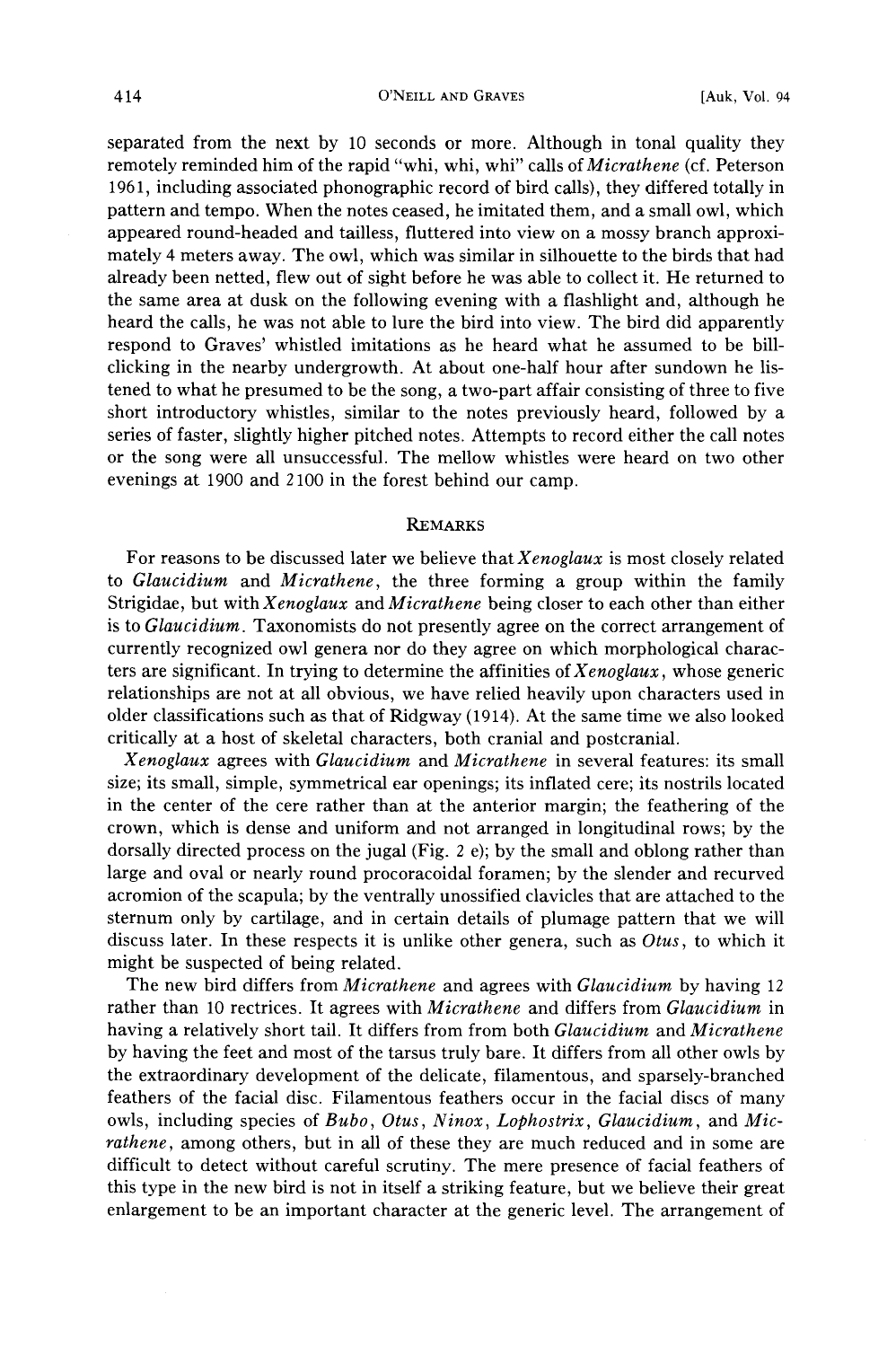**the long bristles at the base of the bill of the new bird is like that of many owls, but the density and development of a vertical, fanlike crest in Xenoglaux is unique.** 

**Skeletal characters in which Xenoglaux agrees with Micrathene but differs from Glaucidium include the following: supraorbital extension of the frontal a tiny point rather than a long, slender, and obvious projection (Fig. 2 a); the head of the coracoid blunt or stocky rather than elongate; a deep furrow present between the articular surface of the glenoid facet and the acromion on the scapula; ectepicondylar prominence of humerus quite pronounced and hooked outward rather than almost flush with shaft and not hooked outward; overall dorsal shape of pelvis broad and short rather than elongate; sternal notches deep and equal in length rather than with inner pair shallow and outer pair deep (Fig. 2 c).** 

**Neither Micrathene nor Glaucidium has truly bare tarsi as does Xenoglaux; the tarsi of these two genera are covered with bristles rather than with true feathers. Interestingly, most owls with bare tarsi are on islands and include such geographically separated forms as Otus ("Gymnasio") nudipes of Puerto Rico, Gymnoglaux lawrenceii of Cuba, and Otus insularis of the Seychelles. We believe that the presence of bare tarsi, when combined with other characters, should be considered a generic character of Xenoglaux.** 

**The lack of ear tufts is also a character that alone would not be of great significance, but in combination with other characters is worth using at the generic level. Neither Micrathene nor Glaucidium has ear tufts. We do not have any explanation for the greatly reduced outermost secondary wing feather, but its presence in both wings of all three specimens of Xenoglaux loweryi makes us confident that it is the normal condition for the species. This feather is of a normal length in both Micrathene and Glaucidium and is probably not abnormally short in any other genus of owl.** 

**Resemblances in plumage pattern between Xenoglaux, Micrathene, and Glaucidium are strong. In fact, all of the distinctive characters of pattern and color may be found in one or more species of Glaucidium or inMicrathene. The hind collar of white spots occurs also in Micrathene and in Glaucidium passerinum, G. gnoma, G. minutissimum, G. jardinii, G. brasilianum, G. siju, G. perlatum, G. tephronotum, and G. brodiei. In some of these species the collar also includes some black, and in some the collar is more or less modified into nuchal "eyespots," and in some the collar is higher up on the back or on the nape, but in all of these the effect is much the same as in the new bird. The white spots on the scapulars and upper wing coverts occur in several species of Glaucidium and in Micrathene. The barred, rather than mottled or vermiculated plumage of the new bird finds a parallel in Glaucidium cuculoides, G. radiatum, and G. capense; G. brodiei also shows a suggestion of barring, and the mode of spotting in G. jardinii approaches barring. The pattern of the breast and abdomen of the new bird is rather distinctive, but it shows some resemblance to that seen in Micrathene; in the new bird these feathers are clearly and regularly barred, with a single, rather vague, but definitely large white bar just short of the tip of many of the feathers, while in Micrathene the barring is more irregular, and the subapical white bar is larger but more blurred. The pattern of the rectrices of the new bird, especially that of LSUMZ 84001, with a tendency to have pale incomplete bars on the inner webs of the feathers, differs from that in most species of Glaucidium, but shows some approach to the pattern in Micrathene. The light throat patch and light eyebrows are seen in Micrathene and in**